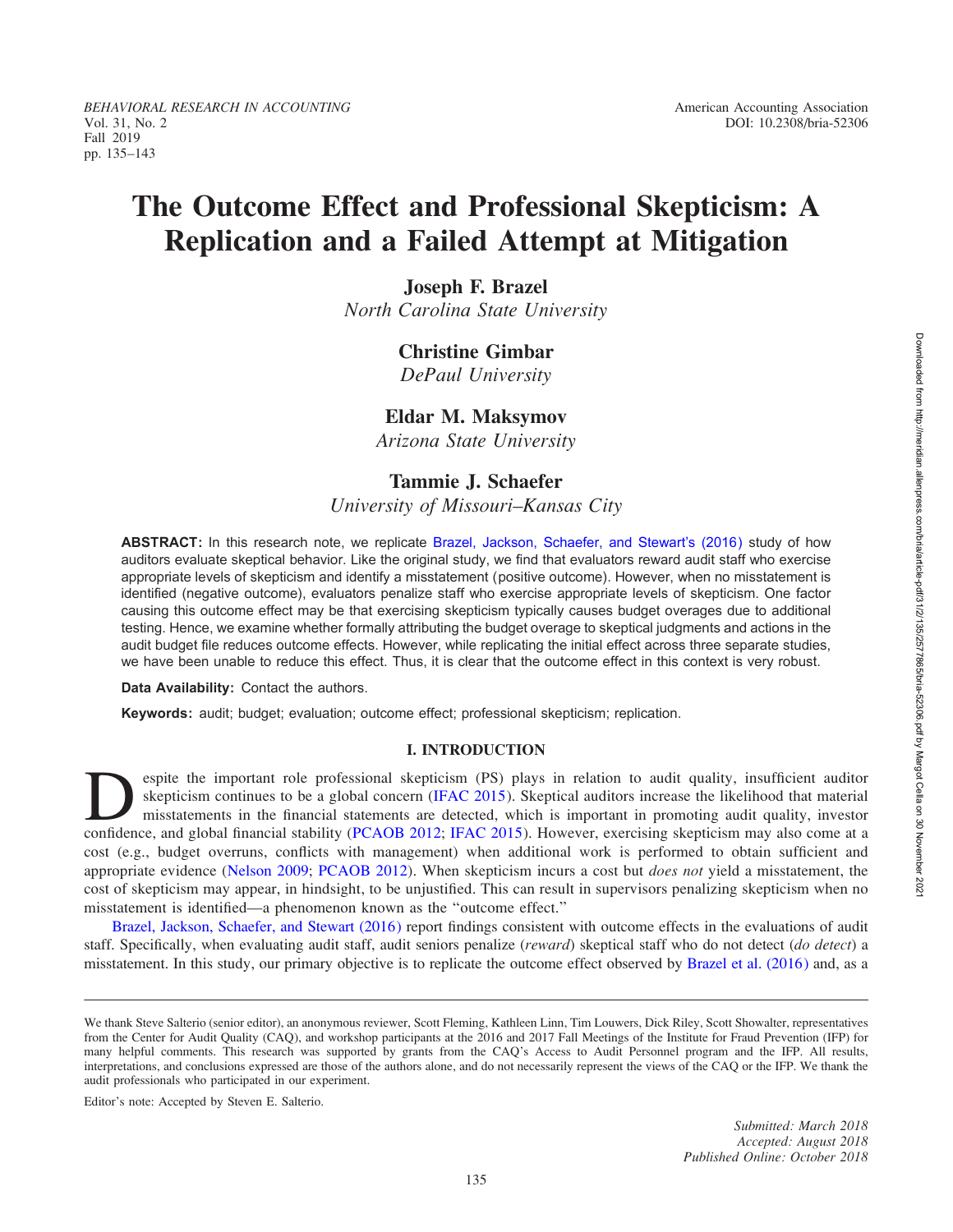secondary objective, to examine whether formally attributing a budget overage to skeptical judgments and actions in the budget file reduces outcome effects in evaluations of audit staff.

Salterio (2014, 1140) discusses how ''significant'' findings in accounting research should be replicated, lists four criteria for judging the significance of findings, and notes that it often ''only takes one of the four to warrant replication.''<sup>1</sup> Brazel et al. (2016) satisfy three of the four criteria: the article was originally published in an influential journal, The Accounting Review, the study challenges the notion that appropriate PS is rewarded regardless of outcome, and the original article has attracted the attention of regulators and standard setters. $\frac{2}{3}$ 

Eighty-nine audit seniors who were experienced in evaluating staff participated in this study. The participants served as evaluators of a skeptical staff person who incurred the costs of skepticism and either did or did not identify a misstatement. We follow the same methods as Brazel et al. (2016). The evidencing of skepticism in the budget file is manipulated between participants by providing an explanation (not providing an explanation) for the reason that the staff exercised PS and the resulting increase in testing.

Our replication provides results that are approximately the same as those reported in Brazel et al. (2016). In addition, we replicate Brazel et al.'s (2016) process model, which links outcomes to perceptions to evaluations. We also find that the outcome effect is robust to whether or not the staff's skeptical judgments and actions are explained in the budget file. Finally, our results suggest a benefit of explaining skepticism in the budget when no misstatement is identified: evaluators are more likely to perceive audit budget overruns as a ''normal cost'' of the audit as opposed to ''lost time.''

The remainder of this paper consists of a brief description of the original study's hypotheses related to the outcome effect, as well as a description of why evidencing skepticism in the budget may mitigate the effect. We then provide our research method and the results of our study. The final section concludes the paper.

#### II. THEORY AND HYPOTHESES

#### The Outcome Effect and Professional Skepticism

Professional skepticism is an attitude that includes a questioning mind and a critical assessment of audit evidence (PCAOB 2018). As auditors exercise higher levels of skepticism, they may require more evidence to justify their audit opinions (Nelson 2009). However, skeptical behavior does not always produce the same outcome. For example, an auditor observes a red flag when evaluating audit evidence and exercises an appropriate level of skepticism by performing additional testing. Conducting an investigation would be consistent with exercising appropriate skepticism, but also requires added effort from both the auditor and the client and does not ensure that a misstatement will be found. It is possible that the additional testing leads to an acceptable explanation for the inconsistent evidence observed, such that no audit adjustment is necessary. In sum, the auditor can incur the costs associated with exercising skepticism (e.g., impaired client relations), but may not experience the related ''benefit'' of identifying a misstatement.

In their review of research on auditor professional skepticism, Hurtt, Brown-Liburd, Earley, and Krishnamoorthy (2013, 56) pose the following empirical question: ''Are the audit firms currently evaluating or rewarding skeptical inquiries, regardless of outcomes?'' Brazel et al. (2016) address this question and identify a potential barrier to skepticism: outcome effects that exist in supervisors' evaluations of skeptical behavior. Outcome effects refer to situations where the knowledge of an outcome influences evaluators' judgments in the direction of the outcome (Tan and Lipe 1997).

Holding the evidence set and a staff member's skeptical behavior constant, Brazel et al. (2016) find that supervisors (audit seniors) on an engagement team evaluate their staff's skeptical behavior based on whether the staff's investigation of an issue ultimately identifies a misstatement, not whether the behavior itself was appropriate. Supervisors/evaluators reward audit staff who exercise PS that leads to the identification of a misstatement (positive outcome), but penalize staff who exercise PS yet do not identify a misstatement (negative outcome).

One implication of Brazel et al.'s (2016) finding is that the anticipation of outcome effects may, at times, cause auditors to forego skeptical behavior. On the other hand, PS has been a continual focus of standard setters and regulators since Brazel et al.

standard setters," and (4) "whether the article attracts attention from practitioners who try to use the findings 'to make money."<br><sup>2</sup> For examples, see https://pcaobus.org/News/Events/Documents/11292017-SAG-meeting/profes ifac.org/global-knowledge-gateway/audit-assurance/discussion/research-insights-auditor-professional, https://twitter.com/iaasb\_news/status/ 674989048600072192, and http://files.iaaer.org/research/IAASB\_Executive\_Summary\_12-3-14\_(1).pdf?1421423093



Salterio (2014, 1140) lists the following four criteria: (1) "where the article was originally published (i.e., on the FT 45 list)," (2) "whether the article challenges other research or accepted beliefs about how the accounting world works,'' (3) ''whether the article attracts the attention of regulators or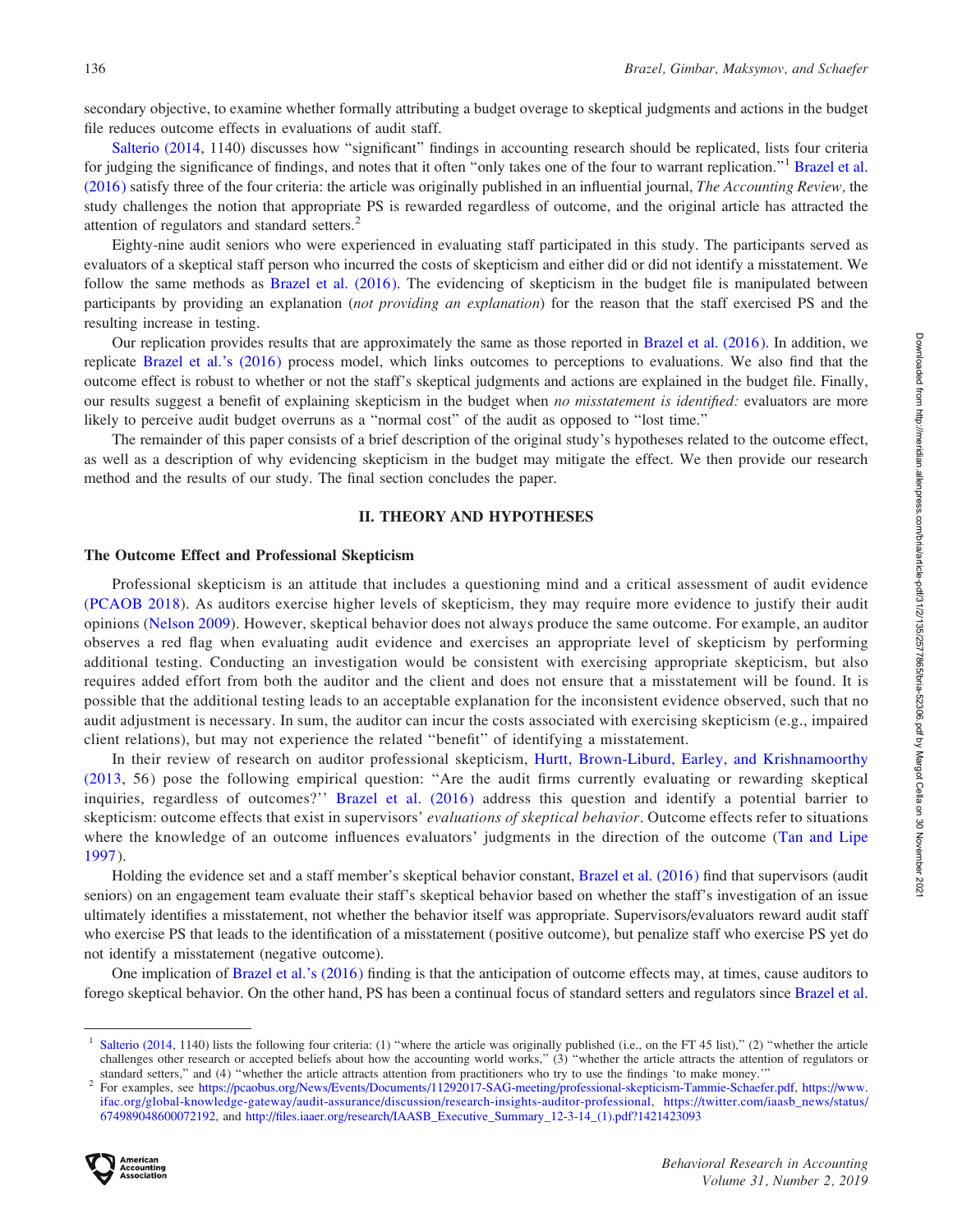$(2016)$  performed their experiment (e.g., IFAC 2015).<sup>3</sup> Given this focus on skepticism, it is quite possible that the outcome effect observed by Brazel et al. (2016) has been mitigated through improvements in firms' quality controls or training. As such, we replicate the following hypothesis:

H1: Superiors will evaluate skeptical auditors more negatively (positively) when they do not (do) identify a misstatement.

#### Mitigating Outcome Effects by Evidencing Professional Skepticism in the Time Budget

Brazel et al. (2016) note that the outcome bias likely exists because, given the costs of skepticism, superiors base their evaluations of PS as though the subordinate auditor should have ''known all along'' whether a misstatement existed. The study also discusses how ''the appropriate criterion for evaluating the auditor is not what they found, but what the evidence suggested they might find'' (Brazel et al. 2016, 1581). Superiors exhibiting outcome bias fail to recall that the costs of PS (e.g., budget overruns) were caused by the auditor's decision to appropriately exercise professional skepticism, given the evidence set.

Based on Kennedy's (1993) framework for examining how to mitigate biases, we reason that the bias reported by Brazel et al. (2016) is a data-related bias—a bias that occurs when using bad data to make decisions.<sup>4</sup> As Kennedy (1993) explains, datarelated biases may stem from a lack of knowledge and/or inadequate memory and could be mitigated by simply ''refreshing the judge's memory" and/or endowing the judge with sufficient knowledge. Brazel et al. (2016) tested one such debiaserconsultation with the superior, reasoning that such consultation increases the superior's knowledge of the reasons for skepticism—but found it largely ineffective. The study also reports that a higher level of audit committee support for the engagement team, which should insulate the subordinate auditor from the costs of PS (e.g., budget overruns, strained management relations), does not alleviate the outcome effect. In this study, we examine another potential debiaser that both refreshes memory and provides additional knowledge, as prescribed by Kennedy (1993).

The audit engagement budget file can be used as an effective debiaser (i.e., refreshing the decision maker's memory and providing additional knowledge) by briefly describing the evidence inconsistency, summarizing the additional investigation/ testing of the inconsistency, and referencing the audit file where the audit testing is documented. Explaining skeptical behavior in the time budget, regardless of whether a misstatement is identified, directly addresses a chief cost of skepticism (budget overages) and makes the staff's skeptical judgments and acts (the PS process as described by Nelson 2009) more salient to the evaluator (vs. simply the outcome). Wu, Shimojo, Wang, and Camerer (2012) observe in a visual exercise that explicitly documenting the process by which subordinates make their decisions reduces hindsight bias (similar to outcome effects) in the evaluation process.

Explaining PS that does not yield a misstatement may cause the PS to be viewed more favorably as it has the potential to benefit the audit team by highlighting appropriate applications of PS that might not have otherwise been as explicitly documented. Such documentation may be particularly important in instances where the audit could be inspected by the PCAOB, a regulator concerned about insufficient skepticism being exercised on audits (e.g., PCAOB 2012). In sum, we predict that explaining skepticism in the budget file will mitigate outcome effects in supervisor evaluations of skeptical staff. Stated formally, our hypothesis is as follows:

H2: When audit staff explain their skepticism in the budget file, the outcome effect in the evaluations of skeptical behavior is reduced.

#### III. METHOD

#### Purpose

The primary purpose of this experiment is to replicate the outcome effect in auditor evaluations identified by Brazel et al. (2016). The secondary purpose is to determine whether documenting the application of PS in the budget file effectively mitigates the outcome effect.



 $3$  Brazel et al. (2016) was originally submitted to *The Accounting Review* in December 2013. To illustrate the continued focus on professional skepticism, the topic of professional skepticism was on the agenda of the November 2017 PCAOB Standing Advisory Group Board Meeting (https://pcaobus.org/

News/Events/Pages/SAG-meeting-Nov-2017.aspx).<br><sup>4</sup> The framework was subsequently tested by Kennedy (1995), and independently tested by Emby and Finley (1997), Libby, Salterio and Webb (2004), and others.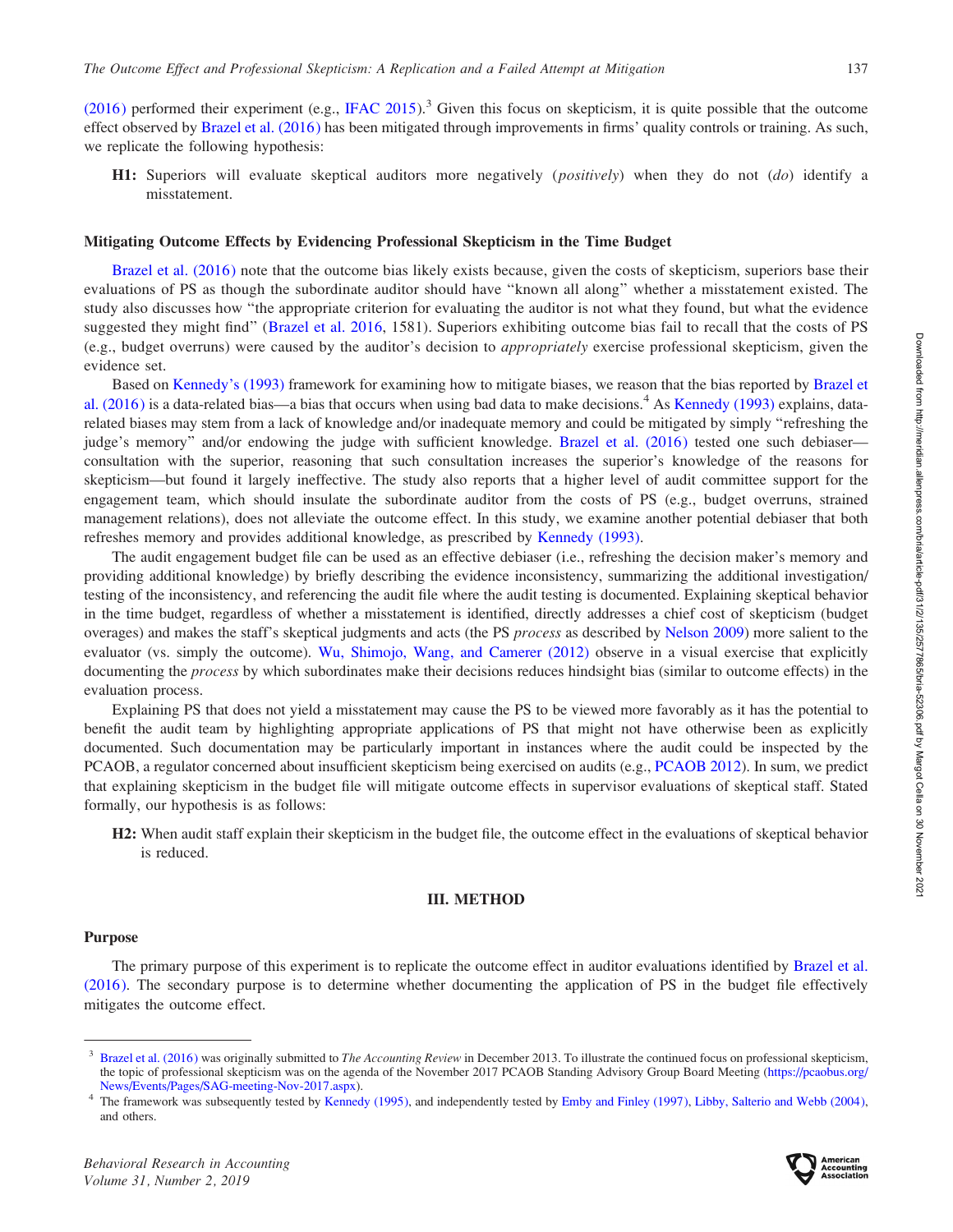#### Participants

The experimental participants for this study consisted of 89 audit seniors from two of the eight largest international accounting firms. The experiment was administered while participants attended training sessions. All 89 participants had performed at least one evaluation of a staff auditor. On average, our participants reported having 3.9 years of audit experience, conducted eight performance evaluations of staff auditors under their supervision, and spent 58 percent of their time auditing publicly-traded clients. Forty-nine percent of participants were male.<sup>5</sup>

Brazel et al. (2016) report that their participants consisted of 96 audit seniors from one international accounting firm. Their experiment was also administered while participants attended training sessions. Sixty-nine percent of their participants had performed at least one evaluation of a staff auditor. On average, their participants had 2.83 years of audit experience and had conducted three performance evaluations of staff auditors under their supervision. Non-tabulated t-tests indicate that the participants in the current study have significantly more ( $p's < 0.01$ ) audit experience, are more likely to have completed at least one evaluation of staff, and have performed a greater number of evaluations than the participants in Brazel et al. (2016).<sup>6</sup>

#### Description of Experimental Context

The experimental materials were adapted from Brazel et al. (2016). Participants were positioned as the lead senior on the hypothetical audit engagement of Madison, Inc., a publicly-traded manufacturing company with many divisions. Participants were asked to assess the performance of Sam, a staff member under their supervision. Among other tasks, the responsibilities of Sam included performing substantive analytical procedures related to the Sporting Goods division's revenue account (Brazel et al. 2016).

Our experimental context replicates Brazel et al. (2016) with the exception of: (1) keeping the level consultation between the staff and the participant constant, and (2) providing all participants with a budget detailing the staff's budget overage (described below). Brazel et al. (2016) attempt, but are unable, to mitigate the outcome effect through manipulating the level of consultation between the skeptical staff and the evaluator (experimental participant). In our study, we hold the level of consultation constant at the moderate level because discussions with practitioners indicate that is the level most likely to occur in practice. As described by Brazel et al. (2016), the ''moderate consultation condition reflects the option to inform their supervisor about a situation and allow the supervisor to provide guidance if needed (this amounts to keeping the supervisor 'in the loop').'' Our approach is termed ''differentiated replication'' and its advantages are discussed by Lindsay and Ehrenberg (1993) and Salterio (2014).

#### Manipulated Variable—Replication

Consistent with Brazel et al. (2016), the first manipulated variable is whether Sam's investigation uncovered a misstatement (this variable is referred to as *OUTCOME* below). In the no misstatement condition, participants were told the following:

Sam found that the inconsistency described above was a result of the Sporting Goods division outsourcing some operations overseas. Sam made several inquiries into the matter and collected additional audit evidence, which eventually led to a conclusion that there were no misstatements in this revenue account.

In the misstatement condition, participants were told the following:

Sam found that the inconsistency described above was a result of the Sporting Goods division outsourcing some operations overseas. Sam made several inquiries into the matter and collected additional audit evidence, which eventually led to a conclusion that *a significant misstatement existed in this revenue account* as revenues were being recognized prematurely at the overseas operation.

#### Manipulated Variable—Extension

The second independent variable manipulated whether or not the application of PS that led to the overage in the revenue account was documented in the budget file (this variable is referred to as EXPLANATION below). In the EXPLANATION present condition, the following was noted in the budget file:

<sup>5</sup> We obtained institutional review board approval for this study.<br><sup>6</sup> While not reported by Brazel et al. (2016), the same percentage of their participants were male (49 percent). Brazel et al. (2016) did not measure th

 $p^7$  For additional information about the experimental case study, see Brazel et al. (2016, 1583–1585).

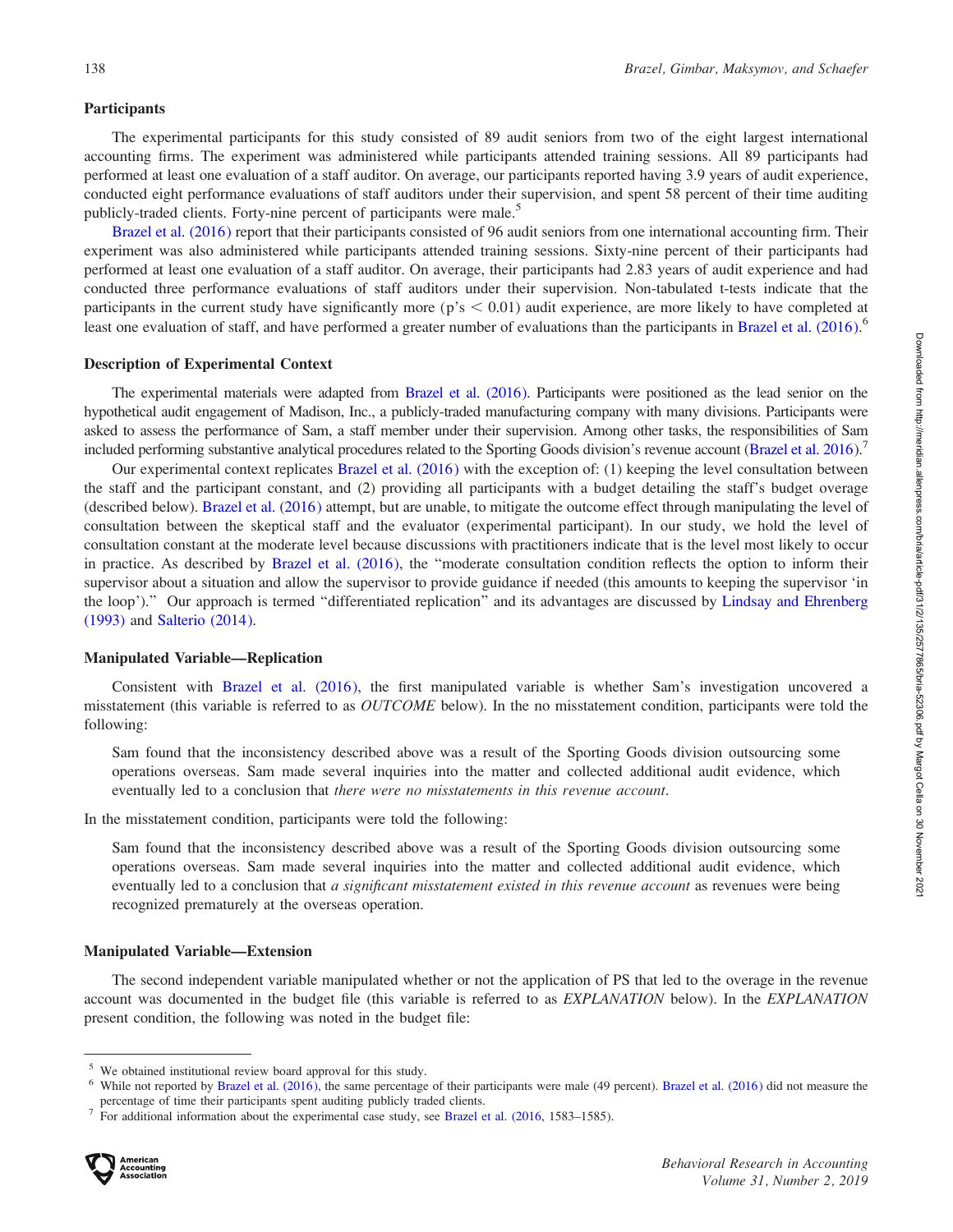Application of professional skepticism: In performing analytical procedures we identified an inconsistency between (1) the growth in revenue and (2) decreases in the number of employees and production space in the Sporting Goods division (SGD). While SGD's revenue *increased* by 7.15 percent (from \$127,235,268 to \$136,334,334), the number of SGD's employees and SGD's production space decreased by 19.62 percent and 20.27 percent, respectively (from 474 to 381 employees and from 444,000 to 354,000 square feet). The audit guidance pertinent to substantive analytical procedures for revenue includes AS 2110 (which presumes a risk of fraud related to improper revenue recognition) and AS 2305 (which considers unexpected differences in analytical procedures as potentially indicating an increased risk of material misstatement that must be addressed by additional audit procedures). We concluded that this unexpected difference in analytical procedures indicated an increased risk of material misstatement in SGD's revenue account and that additional procedures needed to be performed. The additional procedures included verifying the reliability of NFMs, investigating why the inconsistency existed, and doubling the number of sample selections. Additional procedures identified a misstatement, and management recorded the resulting audit adjustment (see Adjustment Schedule at workpaper ADJ-80021).<sup>8</sup>

In the no *EXPLANATION* condition, there was no explanation in the budget file documenting why there was an overage for the revenue testing.<sup>9</sup>

#### Dependent Variables

Similar to Brazel et al. (2016), we measured participants' evaluations of Sam's performance and the components of the Lipe (1993) outcome effect model. The primary dependent variable is the participant's overall performance evaluation (EVAL), which is their response to the question "How would you evaluate Sam's overall performance?" Responses were provided on an 11-point scale ranging from  $-5$  to  $+5$  with the left endpoint labeled "below expectations," the right endpoint labeled "above expectations,'' and the midpoint labeled ''met expectations.''

#### IV. RESULTS

Panel A of Table 1 reports means for the dependent variable in our experimental conditions, and Figure 1 graphs those means. Consistent with H1 and the results of Brazel et al. (2016), in Table 1 *OUTCOME* appears to have a large influence on performance evaluations. Indeed, the means for ''No Misstatement'' and ''Misstatement'' in Panel A (1.65 and 3.26, respectively) are approximately the same as those observed by Brazel et al. (2016) in their moderate consultation condition (1.69 and 3.18, respectively). However, contrary to H2, Panel A of Table 1 and Figure 1 indicate that explaining PS in the budget does not significantly reduce the outcome effect.

Panel B of Table 1 provides the analysis of variance (ANOVA) results to formally test H1 and H2. Replicating Brazel et al. (2016) and supporting H1, the ANOVA results reveal that the overall performance evaluation is strongly influenced by OUTCOME (F-statistic = 20.28, p-value  $< 0.001$ ). *EXPLANATION*, however, does not seem to significantly influence the overall performance evaluation, either directly (F-statistic  $= 0.09$ , p-value  $= 0.771$ ) or via an interaction with OUTCOME (F-statistic  $= 0.04$ , p-value  $= 0.847$ ). Thus, the outcome effect is not mitigated by evidencing PS in the budget.



 $\degree$  Note that the last sentence in bold was only present in the *misstatement* condition.<br><sup>9</sup> Eighty-six (96.6 percent) of the 89 participants correctly completed the manipulation check question for the *OUTCOME* manipul (80.9 percent) of the 89 participants correctly completed the manipulation check question for the *EXPLANATION* manipulation. Analyzing only participants that correctly completed both manipulation check questions does not alter the conclusions drawn. Thirteen (76 percent) of the 17 EXPLANATION manipulation failures occurred in the no EXPLANATION conditions, such that participants who were not shown an explanation in the budget file reported that they had viewed a detailed explanation of the budget overage. This may be a result of the following features of the instrument: When designing the instrument, we were careful to avoid any mention of a ''detailed explanation of budget overages'' prior to the collection of our primary dependent variables so as not to bias responses from those in the no EXPLANATION condition. As such, the placement of our manipulation check questions in the middle of the 11 pages of post-experimental questions may have resulted in a lack of attention. Further, two elements of our no EXPLANATION condition may have led participants to believe that they had reviewed a more "detailed" budget than they are accustomed to seeing in practice. First, our no EXPLANATION condition does provide a brief explanation just above the budget itself that says, ''Sam's additional procedures in the Sporting Goods division caused Sam to go significantly over budget and resulted in the overall Madison revenue hours being over-budget, reflected below.'' This explanation may have provided the ''detail'' that participants reported in the manipulation check. Second, while sparse, our no EXPLANATION condition does provide budgeted hours by line item (e.g., Cash, Accounts Receivable, etc.), which could be more detailed than what the participants had experienced in practice, thus resulting in the manipulation check failure. However, we constructed this budget from a budget obtained from an actual audit client and had several audit managers, partners, and a former partner review the budget for realism.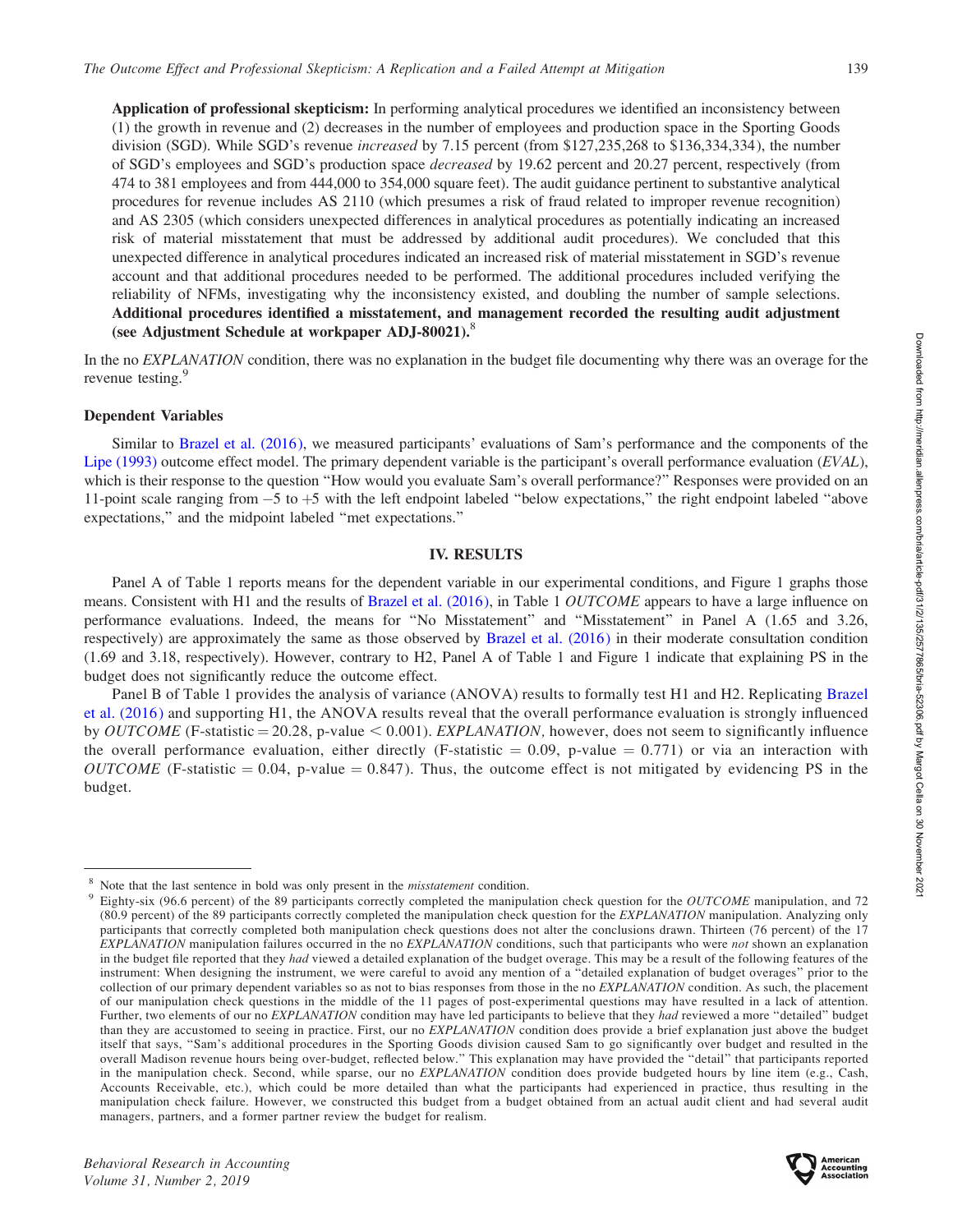# TABLE 1

## Descriptive Statistics and Testing of Hypotheses

## Panel A: Performance Evaluation in Experimental Conditions

| <b>Misstatement</b>            | <b>Explaining Skepticism Conditions (EXPLANATION)</b>      |      |                       |  |
|--------------------------------|------------------------------------------------------------|------|-----------------------|--|
| <b>Conditions</b><br>(OUTCOME) | N <sub>0</sub><br><b>Explanation</b><br><b>Explanation</b> |      | <b>Marginal Means</b> |  |
| No Misstatement                |                                                            |      |                       |  |
| Mean                           | 1.63                                                       | 1.67 | 1.65                  |  |
| Std. Dev.                      | 1.89                                                       | 1.90 | 1.88                  |  |
| $\mathbf n$                    | 19                                                         | 24   | 43                    |  |
| Misstatement                   |                                                            |      |                       |  |
| Mean                           | 3.17                                                       | 3.35 | 3.26                  |  |
| Std. Dev.                      | 1.70                                                       | 1.15 | 1.44                  |  |
| $\mathbf n$                    | 23                                                         | 23   | 46                    |  |
| Marginal Means                 |                                                            |      |                       |  |
| Mean                           | 2.48                                                       | 2.49 | 2.48                  |  |
| Std. Dev.                      | 1.93                                                       | 1.78 | 1.84                  |  |
| $\mathbf n$                    | 42                                                         | 47   | 89                    |  |

| <b>Source of Variation</b>                 | DF | SS    | <b>F</b> -statistic | p-value |
|--------------------------------------------|----|-------|---------------------|---------|
| <i><b>OUTCOME</b></i>                      |    | 57.33 | 20.284              | < 0.001 |
| EXPLANATION (EXP)                          |    | 0.24  | 0.09                | 0.771   |
| $OUTCOME * EXP$                            |    | 0.11  | 0.04                | 0.847   |
| Error                                      | 85 | 2.83  |                     |         |
| $R^2$ (%) = 19.4                           |    |       |                     |         |
| Model F-statistic = $6.83$ ( $p < 0.001$ ) |    |       |                     |         |

The dependent variable is participants' performance evaluation, which is their response to the question ''How would you evaluate Sam's overall performance?" (responses are provided on an 11-point scale ranging from -5 to +5 with the left endpoint labeled "below expectations," the right endpoint labeled "above expectations," and the midpoint labeled "met expectations"). The manipulated variables are defined as follows: OUTCOME is the outcome of Sam's investigation, which is manipulated between participants as either (1) Sam found that there was no misstatement (coded as 1) or (2) Sam found that there was a significant misstatement (coded as 0); EXPLANATION is whether or not the application of professional skepticism that led to the overage in the revenue account was documented in the budget file.

# Additional Analyses

We also replicate the process model proposed by Lipe (1993) and tested in Brazel et al. (2016). The model predicts that the outcome of Sam's investigation (OUTCOME) will affect the evaluator's perception of whether the audit team got some benefit from Sam's time spent investigating (BENEFIT). BENEFIT then influences whether the evaluator frames the cost of the investigation as "lost time" or a "normal cost" of the audit (FRAME). In turn, the decision frame adopted by the evaluator affects the overall performance evaluation of Sam  $(EVAL)$ .<sup>10</sup>

We replicate Brazel et al. (2016) as shown in Figure 2. When no misstatement is found, evaluators perceive little benefit from the time Sam spent investigating and view it as ''lost time.'' In turn, the loss frame contributes to a lower evaluation of skepticism that does not ultimately identify a misstatement. In Figure 2 we do observe one difference between our model results and those reported by Brazel et al. (2016)—namely, a significant negative effect for OUTCOME on FRAME. Consistent with

 $10$  EVAL is the participant's performance evaluation and OUTCOME is manipulated as described in the Method section. BENEFIT is measured as participants' responses to the question ''Do you feel that the audit team got some benefit from the time that Sam spent to investigate the inconsistency between the growth in revenues and the nonfinancial measures?'' Responses are provided on an 11-point scale with the left endpoint labeled ''there was no benefit" and the right endpoint labeled "there was a benefit." FRAME is measured as participants' responses to the question "Do you view the time that Sam spent investigating the inconsistency between the growth in revenues and the non-financial measures as ''lost time'' or a ''normal cost'' of an audit?'' Responses are provided on an 11-point scale with the left endpoint labeled ''lost time'' and the right endpoint labeled ''normal cost.''

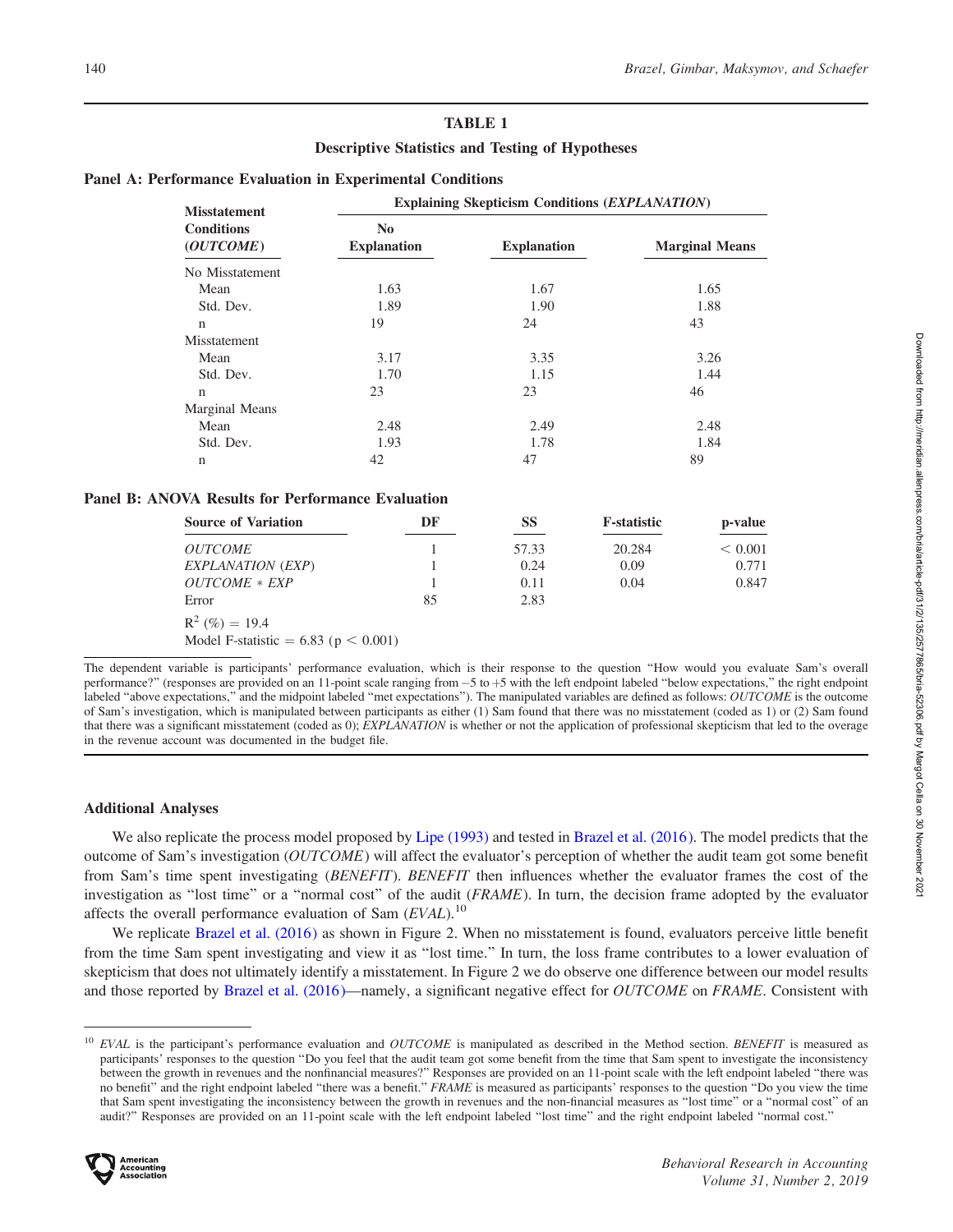

The dependent variable is participants' overall performance evaluation, which is their response to the question ''How would you evaluate Sam's overall performance?" (responses are provided on an 11-point scale ranging from -5 to +5 with the left endpoint labeled "below expectations," the right endpoint labeled "above expectations," and the midpoint labeled "met expectations"). The manipulated variables are defined as follows: OUTCOME is manipulated between participants as either (1) Sam found that there was no misstatement or (2) Sam found that there was a significant misstatement, and EXPLANATION is whether or not the application of professional skepticism that led to the budget overage in the revenue account was documented in the budget file.

what one would expect, when the outcome of PS is not the identification of a misstatement, evaluators are more likely to frame the time spent as ''lost time.''

With respect to the role of *EXPLANATION* and evaluator perceptions, in a non-tabulated ANOVA we observe that EXPLANATION moderates the effect of OUTCOME on FRAME (p-value  $= 0.058$ , one-tailed). Specifically, participants in the ''No Misstatement'' condition who saw PS explained in the budget file (versus no explanation) were more likely to view the budget overage as a "normal cost" of the audit (p-value  $= 0.058$ , one-tailed). *EXPLANATION* had no effect on *OUTCOME* in the "Misstatement" condition (p-value = 0.668, two-tailed). Thus, while *EXPLANATION* did not mitigate the outcome effect, it does have the potential to change how evaluators frame the costs of PS.

#### V. DISCUSSION AND CONCLUSIONS

The findings of Brazel et al. (2016) and this study confirm that outcome effects play a substantial role when evaluating professional skepticism. Brazel et al. (2016) observe that both moderate and extensive consultation between the subordinate and the evaluator does not mitigate the outcome effect, nor does more extensive support from the audit committee. We find that that the outcome effect has persisted despite the focus on PS by firms, regulators, and standard setting (e.g., PCAOB 2012; IFAC 2015).<sup>11</sup> We also replicate the outcome effect observed by Brazel et al. (2016) with audit seniors with significantly more experience performing evaluations of staff. As such, our results suggest that outcome effects in evaluations of PS may not be mitigated by more experience evaluating subordinates. Determining whether such outcome effects persist to the levels of audit manager or partner would be a fruitful area for further research.

Though explaining PS can cause evaluators to perceive budget overages as ''normal'' rather than ''lost time'' when no misstatement is identified, it does not appear sufficient to mitigate the outcome effect on the evaluation of the subordinate. While the intent of our explanation condition was to make the PS process salient to evaluators, it is also possible that our manipulation enhanced the *justification* of PS as our manipulation cited professional standards to support the staff's application of PS. While one would expect that both saliency and justification of the PS process would reduce outcome effects, it is possible that the inclusion of both in our experimental manipulations may have interacted and in some way that biased against



<sup>&</sup>lt;sup>11</sup> Note also that the current study was supported by grants from the Center for Audit Quality's Access to Audit Personnel program and the Institute for Fraud Prevention.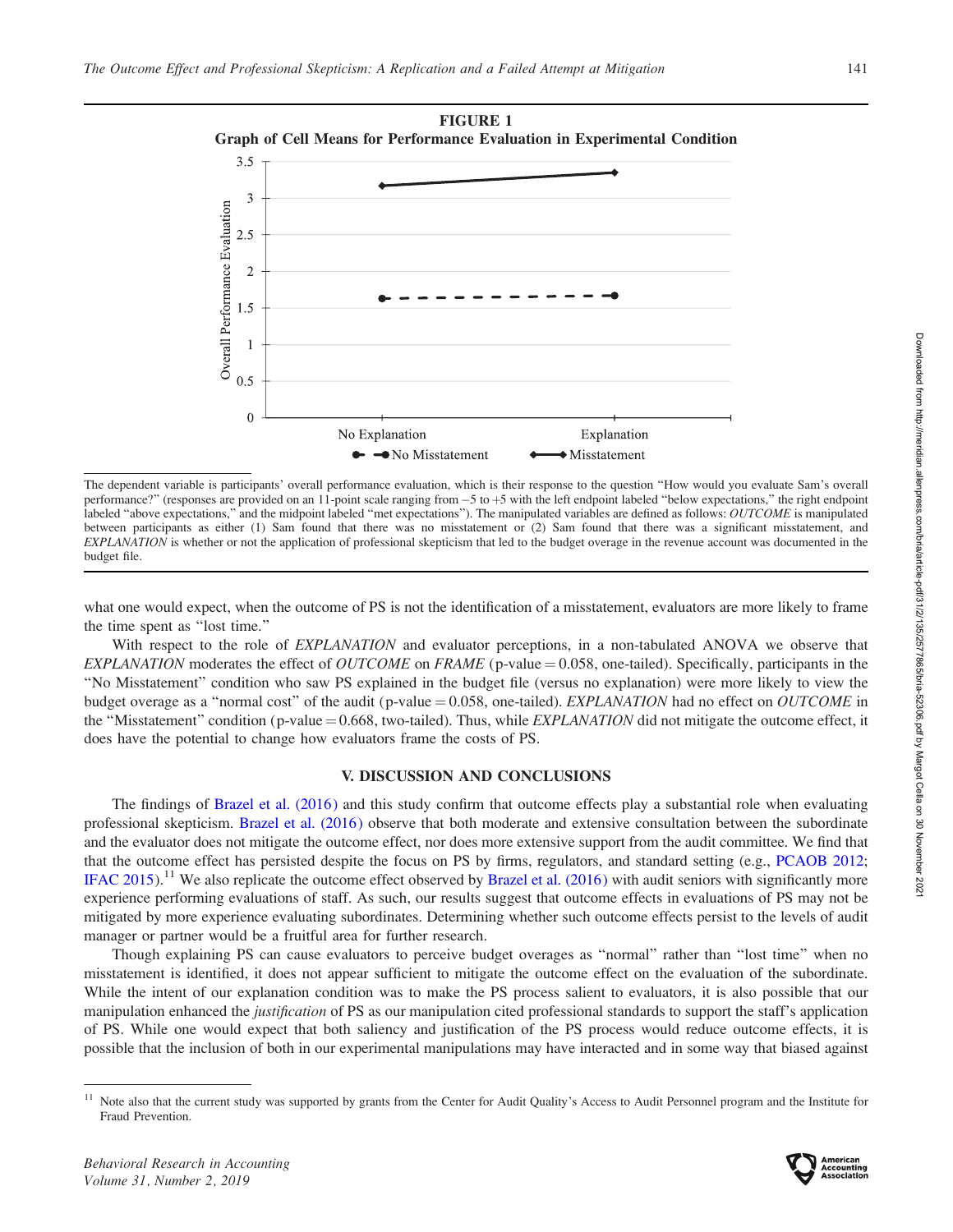**EVAL** 



Coefficient =  $-0.71**$ 

 $t$ -statistic =  $-1.95$ 

\* Total effect (relationship between OUTCOME and EVAL without indirect paths included in model).

Coefficient  $=-1.61$ 

 $t-statistic = -4.56$ 

**OUTCOME** 

expectations,'' the right endpoint labeled ''above expectations,'' and the midpoint labeled ''met expectations'').

\*\* Direct effect (relationship between OUTCOME and EVAL with indirect paths included in model). OUTCOME is the independent variable, which is manipulated between participants as either Sam found that there was no misstatement (coded as 1) or Sam found that there was a significant misstatement (coded as 0); BENEFIT is measured as participants' response to the question "Do you feel that the audit team got some benefit from the time that Sam spent to investigate the inconsistency between the growth in revenues and the nonfinancial measures?'' (responses are provided on an 11-point scale with the left endpoint labeled ''there was no benefit'' and the right endpoint labeled ''there was a benefit''); FRAME is measured as participants' response to the question "Do you view the time that Sam spent investigating the inconsistency between the growth in revenues and the non-financial measures as 'lost time' or a 'normal cost' of an audit?'' (responses are provided on an 11-point scale with the left endpoint labeled "lost time" and the right endpoint labeled "normal cost"); and EVAL is the dependent variable, which is measured as participants' response to the

finding a result consistent with H2. In addition, as noted in footnote 9, 19 percent of participants failed the manipulation check associated with the explanation manipulation. As such, our manipulation may have caused some confusion amongst a portion of our sample that biased against our finding mitigation of the outcome effect.

question "How would you evaluate Sam's overall performance?" (responses are provided on an 11-point scale with the left endpoint labeled "below

It is also possible that explanations of PS would be more effective if more than one incidence of skepticism without an identified misstatement were provided in the budget file. Such documentation would highlight that skepticism without a resulting audit adjustment is common. Another possibility is that the bias reported by Brazel et al. (2016) could be largely effort-related, contrary to our assumption that the bias is data-related. If this bias is effort-related, according to the framework suggested by Kennedy (1993), it may be mitigated by increased supervisor accountability. Future research could examine these possibilities.

Given that the outcome effect vis- $\dot{a}$ -vis the evaluation of PS appears to be robust and pervasive in the audit setting, future research can also examine how this effect is influencing how skepticism is applied by staff in the field. For example, after being penalized multiple times for exhibiting skepticism that ultimately does not identify a misstatement, are audit staff more apt to ignore or not search for evidence inconsistencies? In addition, given that *some* audit supervisors are less likely to exhibit outcome effects in their evaluations, future research can identify the traits and experiences that are associated with auditors that reward appropriate skepticism, regardless of the outcome. Furthermore, audit staff work for multiple supervisors on multiple engagements throughout the year. How do these staff react when experiencing variation in the extent to which their supervisors reward and penalize appropriate skepticism based on its outcome? Last, our study does not investigate conditions where the auditor decides to not exercise skepticism (e.g., identifying a red flag, yet not investigating). Being aware of, but not appropriately considering, contradictory audit evidence is a behavior consistent with PCAOB inspection findings (PCAOB 2012; PCAOB 2017a; PCAOB 2017b). We believe that studying the decision to not apply skepticism is an intriguing path for future research.

#### REFERENCES

- Brazel, J. F., S. B. Jackson, T. J. Schaefer, and B. W. Stewart. 2016. The outcome effect and professional skepticism. The Accounting Review 91 (6): 1577–1599. https://doi.org/10.2308/accr-51448
- Emby, C., and D. Finley. 1997. Debiasing framing effects in auditors' internal control judgments and testing decisions. Contemporary Accounting Research 14 (2): 55–77. https://doi.org/10.1111/j.1911-3846.1997.tb00527.x
- Hurtt, R. K., H. Brown-Liburd, C. E. Earley, and G. Krishnamoorthy. 2013. Research on auditor professional skepticism: Literature synthesis and opportunities for future research. Auditing: A Journal of Practice & Theory 32 (Supplement): 45–97. https://doi.org/ 10.2308/ajpt-50361

Downloaded from http://meridian.allenpress.com/bria/article-pdf/31/2/135/2577865/bria-52306.pdf by Margot Cella on 30 November 2021

Downloaded from http://meridian.allenpress.com/bria/article-pdf/31/2/2/277865/bria-52306.pdf by Margot Cella on 30 November 2021